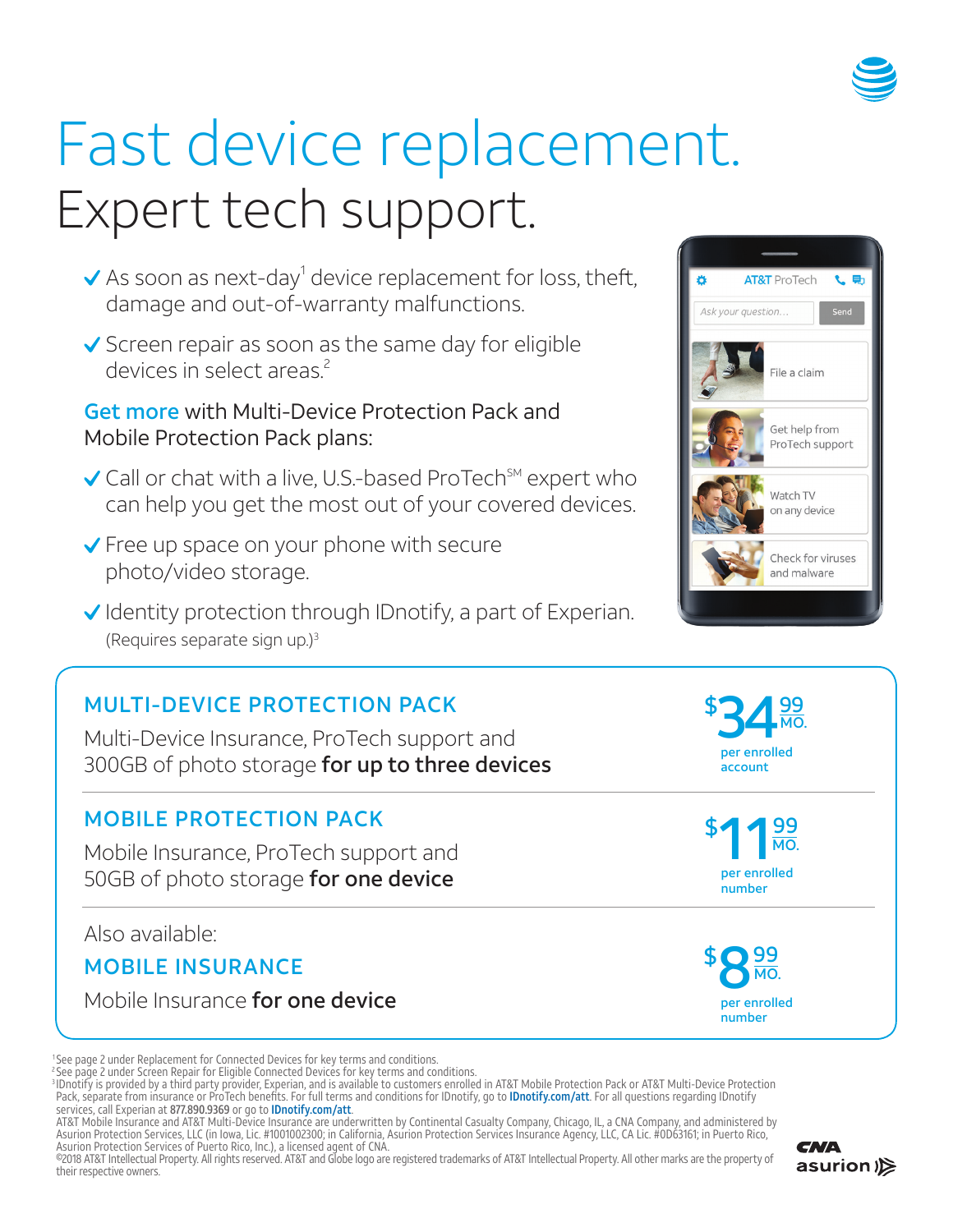## Key terms and conditions

| AT&T<br><b>Multi-Device</b><br><b>Protection</b><br>Pack                                                                 | Monthly Charge: \$34.99/month per mobile account<br>enrolled. Includes AT&T Multi-Device Insurance, ProTech<br>support, ProTech app and Photo Storage app for up to<br>three eligible devices.                                                                                                                                                                                                                                                                                                                                                                                                                                                                                                                                                                                                                                                                                                                                       |  |  |  |  |
|--------------------------------------------------------------------------------------------------------------------------|--------------------------------------------------------------------------------------------------------------------------------------------------------------------------------------------------------------------------------------------------------------------------------------------------------------------------------------------------------------------------------------------------------------------------------------------------------------------------------------------------------------------------------------------------------------------------------------------------------------------------------------------------------------------------------------------------------------------------------------------------------------------------------------------------------------------------------------------------------------------------------------------------------------------------------------|--|--|--|--|
| <b>AT&amp;T Mobile</b><br><b>Protection</b><br><b>Pack</b>                                                               | Monthly Charge: \$11.99/month per mobile number<br>enrolled. Includes AT&T Mobile Insurance, ProTech support,<br>ProTech app and Photo Storage app for one eligible device.                                                                                                                                                                                                                                                                                                                                                                                                                                                                                                                                                                                                                                                                                                                                                          |  |  |  |  |
| <b>AT&amp;T Mobile</b><br><b>Insurance</b>                                                                               | Monthly Charge: \$8.99/month per mobile number<br>hellonne                                                                                                                                                                                                                                                                                                                                                                                                                                                                                                                                                                                                                                                                                                                                                                                                                                                                           |  |  |  |  |
| <b>Billing</b>                                                                                                           | Monthly charges and applicable deductible billed to your<br>monthly wireless bill. Monthly charges include fees paid to<br>AT&T and Asurion.                                                                                                                                                                                                                                                                                                                                                                                                                                                                                                                                                                                                                                                                                                                                                                                         |  |  |  |  |
| <b>Enrollment</b><br><b>Period</b>                                                                                       | 30 days to enroll from activation or upgrade. Already-<br>enrolled numbers can switch to another program at any<br>time if eligible.                                                                                                                                                                                                                                                                                                                                                                                                                                                                                                                                                                                                                                                                                                                                                                                                 |  |  |  |  |
| Coverage                                                                                                                 | Device coverage against loss, theft, accidental physical<br>or liquid damage, and out-of-warranty malfunctions. For<br>coverage to apply to a connected device, you must own or<br>lease the device, and have used the device (logged use of<br>voice or data) on your wireless number after enrollment.<br>Coverage applies to the most recently used device on your<br>wireless number.                                                                                                                                                                                                                                                                                                                                                                                                                                                                                                                                            |  |  |  |  |
| Replacement<br>for Connected<br><b>Devices</b>                                                                           | Claims fulfilled with a replacement device and approved by<br>6 p.m. ET will be shipped and, in most cases, delivered the<br>next day. Deliveries to Alaska, Hawaii, Puerto Rico and<br>U.S. Virgin Islands cannot be shipped for next-day delivery.<br>Claims may be fulfilled with new or AT&T Certified Restored<br>equipment, which is previously opened, and/or used (which<br>may be refurbished or remanufactured, and may contain<br>original or non-original replacement parts) of the same<br>model or other models of like kind and quality. See<br>att.com/certifiedrestored for details on these devices.<br>Colors, features and accessory compatibility are not<br>quaranteed.                                                                                                                                                                                                                                        |  |  |  |  |
| <b>Screen Repair</b><br>for Eligible<br><b>Connected</b><br><b>Devices</b>                                               | As soon as same-day repair may be available for eligible<br>devices in select areas. Same-day repair option depends<br>upon claim approval time and technician availability. Repairs<br>are performed by an Asurion-certified technician and<br>come with a 12-month warranty. Repairs may use new or<br>refurbished parts, and may contain original or non-original<br>manufacturer parts, and may void the manufacturer<br>warranty. Newly-launched device models may not be eligible<br>for screen repair. For a partial list of eligible devices, see<br>the list of screen repair eligible devices on page 4 of this<br>brochure. Go to <i>phoneclaim.com/att</i> to look up eligible<br>devices and available locations, all subject to change at any<br>time. Declining deductibles are not applicable to screen<br>repair and selecting screen repair option will not impact<br>customer's declining deductible eligibility. |  |  |  |  |
| Repair/<br>Replacement<br>for Non-<br>Connected/<br><b>Wi-Fi<sup>®</sup> Devices</b><br>(Applies to<br><b>MDPP only)</b> | Multi-Device Protection Pack devices that are not connected<br>to the AT&T network (Wi-Fi laptops and tablets) are provided<br>a repair or replacement (at the option of Asurion, the<br>Program Administrator). Devices most often will be repaired<br>within 3-5 business days from the date Asurion receives<br>the equipment. Replacement equipment will be new or<br>refurbished, and of like kind and quality to the claimed<br>device. Colors, features and accessory compatibility are not<br>quaranteed.                                                                                                                                                                                                                                                                                                                                                                                                                    |  |  |  |  |

| <b>Bring Your</b><br><b>Own Device</b>                                                           | When you activate your own device on the AT&T network,<br>it may be eligible for enrollment in device protection<br>within 30 days. If the device make/model is currently or<br>was previously sold by AT&T, the applicable replacement<br>and screen repair deductible tier (based on the Deductible<br>Tier Schedule) for that specific make/model applies for<br>all approved claims. For a non-AT&T device make/model,<br>Deductible Tier C applies. Replacement options will vary<br>depending on deductible tier. Device must be in good<br>working condition and may be subject to inspection prior<br>to enrollment. |                |                 |                                                  |                 |  |
|--------------------------------------------------------------------------------------------------|------------------------------------------------------------------------------------------------------------------------------------------------------------------------------------------------------------------------------------------------------------------------------------------------------------------------------------------------------------------------------------------------------------------------------------------------------------------------------------------------------------------------------------------------------------------------------------------------------------------------------|----------------|-----------------|--------------------------------------------------|-----------------|--|
| Claim<br><b>Limits</b>                                                                           | Multi-Device Protection Pack: Six shared claims within<br>any consecutive 12 months with a maximum device value of<br>\$1,500 per occurrence. Claims that are less than 12 months<br>old will be carried forward and applied to the Claim Limits of<br>any subsequently issued AT&T Mobile Insurance policy.<br><b>Mobile Insurance and Mobile Protection Pack: Two claims</b><br>within any consecutive 12 months with a maximum device<br>value of \$1,500 per occurrence.                                                                                                                                                 |                |                 |                                                  |                 |  |
|                                                                                                  |                                                                                                                                                                                                                                                                                                                                                                                                                                                                                                                                                                                                                              |                |                 |                                                  |                 |  |
| <b>Deductibles</b>                                                                               | A non-refundable deductible will be charged for each<br>approved claim. Deductible amounts are based on<br>deductible tiers. For eligible devices by tier, see the Partial<br>List of Devices Covered by Deductible Tier on page 5 of<br>this brochure. For a full list of devices by deductible, call<br>Asurion at 888.562.8662, or go to phoneclaim.com/<br>att/mimppdeductibletiers for Mobile Insurance and<br>Mobile Protection Pack, or to phoneclaim.com/att/<br>mdppdeductibletiers for Multi-Device Protection Pack.                                                                                               |                |                 |                                                  |                 |  |
| Replacement<br><b>Deductibles</b><br>for Connected<br><b>Devices</b>                             | Tier A<br>\$25                                                                                                                                                                                                                                                                                                                                                                                                                                                                                                                                                                                                               | Tier B<br>\$75 | Tier C<br>\$150 | Tier D<br>\$225                                  | Tier E<br>\$299 |  |
| <b>Screen Repair</b><br><b>Deductibles</b><br>for Eligible<br><b>Connected</b><br><b>Devices</b> | Tier A<br>N/A                                                                                                                                                                                                                                                                                                                                                                                                                                                                                                                                                                                                                | Tier B<br>N/A  | Tier C<br>\$49  | Tier D<br>\$49                                   | Tier E<br>\$49  |  |
| Repair/<br>Replacement                                                                           | <b>Repair of</b><br>Damaged/Malfunctioning*                                                                                                                                                                                                                                                                                                                                                                                                                                                                                                                                                                                  |                |                 | Replacement of<br>Lost/Stolen                    |                 |  |
| <b>Deductibles</b><br>for Non-<br>Connected/<br><b>Wi-Fi Devices</b>                             | Wi-Fi Only<br>Tablet<br>Laptop<br>\$89<br>\$89                                                                                                                                                                                                                                                                                                                                                                                                                                                                                                                                                                               |                |                 | Wi-Fi Only<br>Tablet<br>Laptop<br>\$199<br>\$299 |                 |  |
|                                                                                                  | *At the sole discretion of Asurion, the program administrator,<br>a replacement for a damaged or malfunctioning device may<br>be provided if the device is beyond repair.                                                                                                                                                                                                                                                                                                                                                                                                                                                    |                |                 |                                                  |                 |  |
| <b>Cancellation</b><br><b>Policy</b>                                                             | You may cancel your optional insurance coverage at any<br>time and receive a refund of your unearned monthly<br>premium/charges. We may cancel or change terms by giving<br>you prior written notice as required by law. Any unearned<br>premium/charge will be refunded to you.                                                                                                                                                                                                                                                                                                                                             |                |                 |                                                  |                 |  |

 ©2018 AT&T Intellectual Property. All rights reserved. AT&T and Globe logo are registered trademarks of AT&T Intellectual Property. All other marks are the property of their respective owners.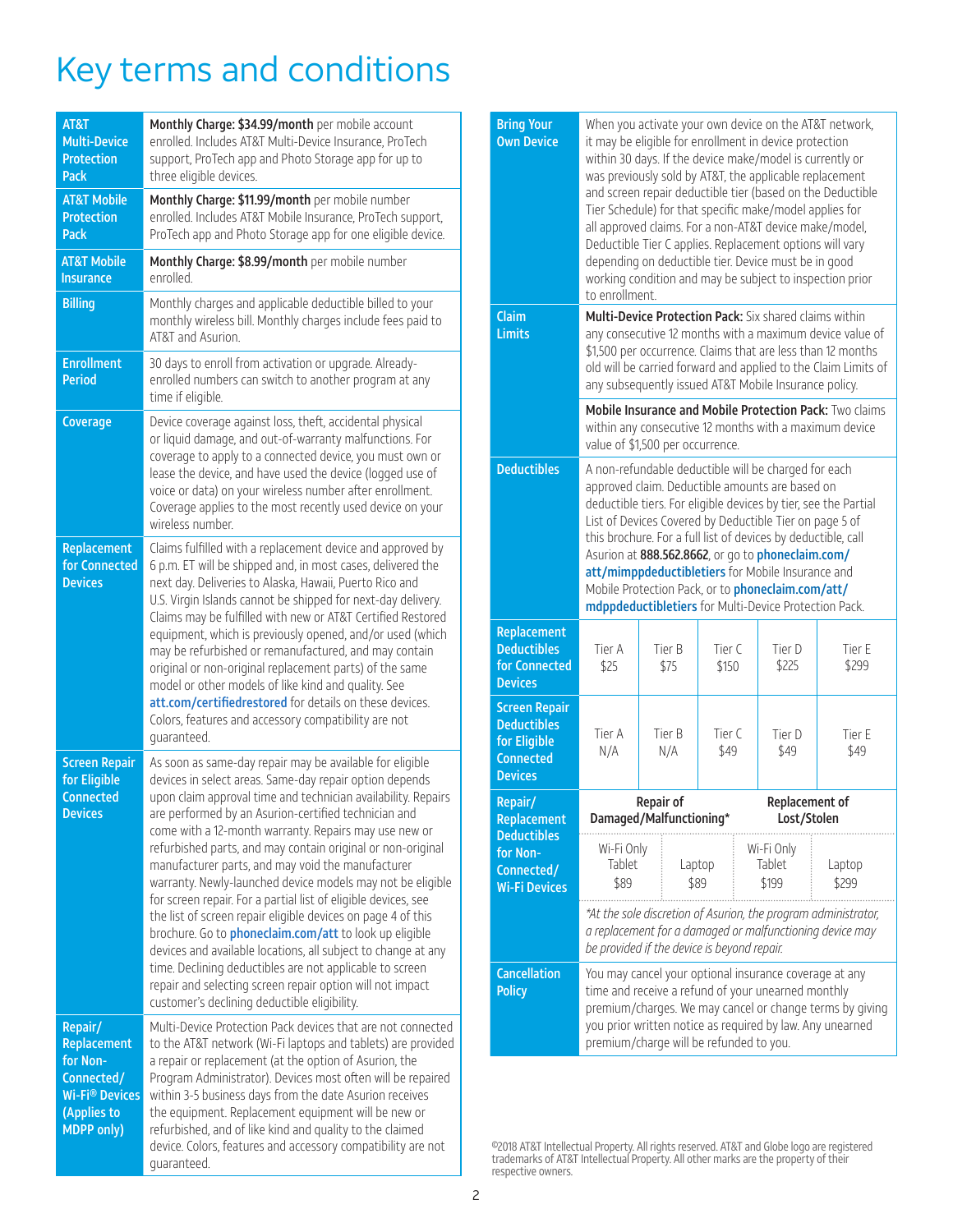#### PLAN DETAILS



## **Haulti-Device Protection Pack**

Insurance: Coverage for loss, theft, physical and liquid damage, and out-of-warranty malfunction for up to three eligible mobile devices, including tablets and laptops.

ProTech: Expert tech support for up to three devices plus the ProTech app.

Photo/video storage: 300GB with the Photo Storage app. Easily edit and share your photos.

Claim limits: Six shared claims within any consecutive 12-month period.

Monthly cost: \$34.99 per mobile account enrolled.

#### How it works:

- One primary device must be connected to an active AT&T wireless postpaid account.
- Second and third devices can be connected or not connected to an active AT&T wireless postpaid account, but in order to be covered under Multi-Device Protection Pack, connected devices must be on the same account as the primary device.
- Non-connected devices can be Wi-Fi tablets or laptops with Windows Vista®, OS X®, Android™, iOS® or newer operating systems.
- Primary connected device is automatically registered when you enroll. Your second or third devices can be registered when you need Multi-Device Protection Pack services, including filing a claim. However, for non-connected laptops and tablets, there is a 30-day waiting period after your initial enrollment in Multi-Device Protection Pack before coverage begins.
- You cannot have more than three eligible devices registered at any one time.

## **Mobile Protection Pack**

Insurance: Coverage for loss, theft, physical and liquid damage, and out-of-warranty malfunction for one eligible mobile device.

ProTech: Expert tech support for covered device plus the ProTech app.

Photo/video storage: 50GB with the Photo Storage app. Easily edit and share your photos.

Claim limits: Two claims within any consecutive 12-month period.

Monthly cost: \$11.99 per mobile number enrolled.

#### Identity protection:

Customers enrolled in Mobile Protection Pack or Multi-Device Protection Pack can also sign up for identity protection through IDnotify, a part of Experian.<sup>4</sup>

• Sign up at idnotify.com/att.

#### For Multi-Device Protection Pack customers:

- To register, you'll need the primary phone number enrolled in your protection plan.
- One person per account can sign up.

#### **Mobile Insurance**

Insurance: Coverage for loss, theft, physical and liquid damage, and out-of-warranty malfunction for one eligible mobile device **Claim limits:** Two claims within any consecutive 12-month period. Monthly cost: \$8.99 per mobile number enrolled.

 <sup>4</sup> IDnotify is provided by a third party provider, Experian, and is available to customers enrolled in AT&T Mobile Protection Pack or AT&T Multi-Device Protection Pack, separate from insurance or ProTech benefits. For full terms and conditions for IDnotify, go to **IDnotify.com/att**. For all questions regarding IDnotify services, call Experian at 877.890.9369 or go to IDnotify.com/att.

 <sup>©2018</sup> AT&T Intellectual Property. All rights reserved. AT&T and Globe logo are registered trademarks of AT&T Intellectual Property. All other marks are the property of their respective owners.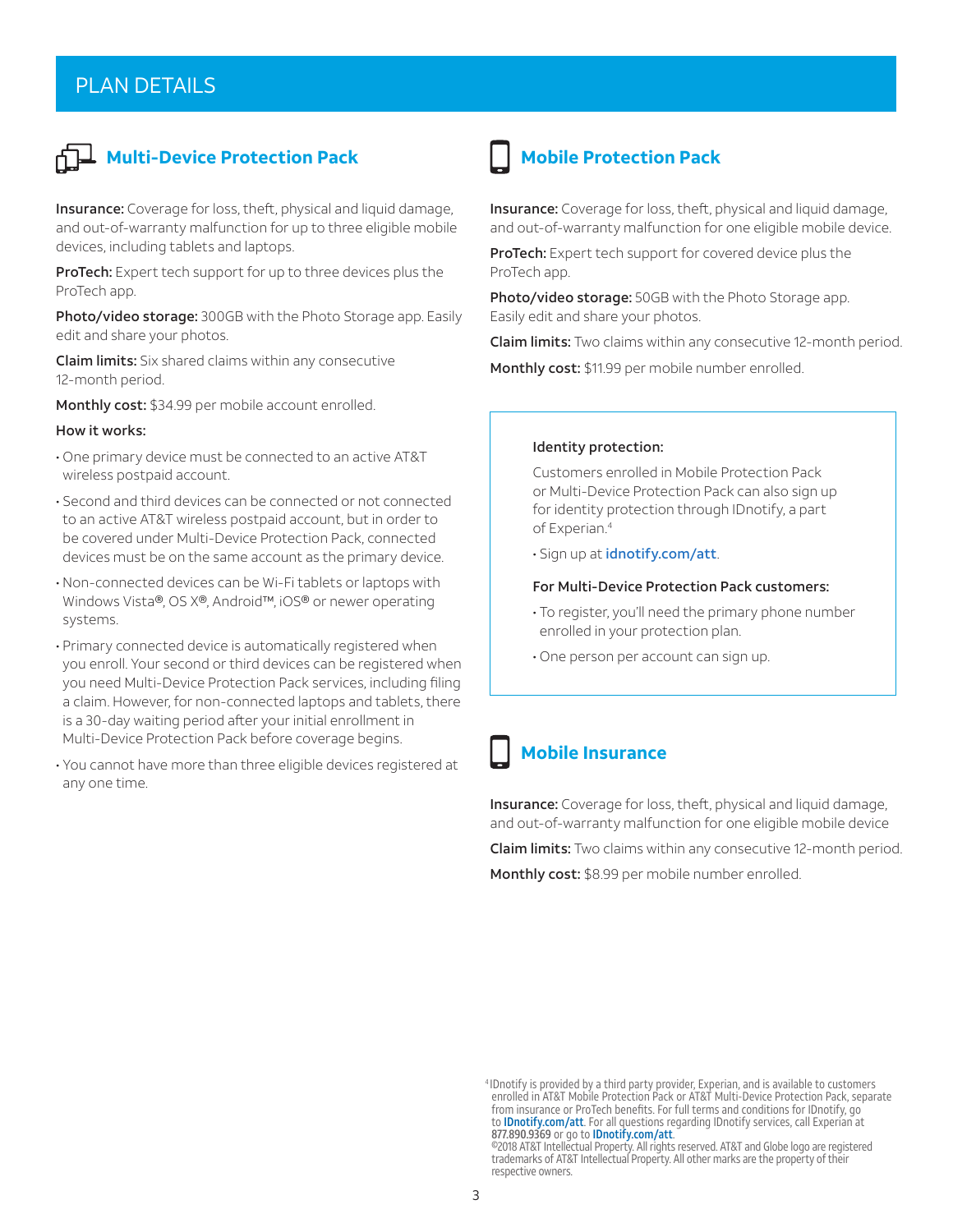#### ProTech

Get the device support you need. Call or chat with a live, U.S.-based tech expert directly through the ProTech app who can help you:

- Set up your new device the way you want
- Transfer content to your new device
- Store your photos and videos in the cloud
- Connect via Bluetooth to your car or wireless speakers
- Locate and remove viruses and malware
- And more

#### **Live tech support is available:**

- Monday Friday 8 a.m. to midnight ET
- Saturday Sunday 10 a.m. to 10 p.m. ET

#### Call 888.4.PROTECH (888.477.6832)



#### AT&T ProTech app

One-tap access to ProTech support, tips and more.



## AT&T Photo Storage app

Free up space on your phone with secure photo/video storage.



**AT&T ProTech™ app:** The ProTech app and Photo Storage app require a compatible<br>device with AT&T wireless service. Technical limits may prevent certain features from working on all devices. App functionality requires device powered on and connected to the internet. Accuracy, availability and timeliness are not guaranteed. Free versions of the apps with limited features are also available. Data charges may apply. ProTech app and Photo Storage app provided by Asurion Mobile Applications, LLC. Only available for devices running iOS 9.0 and up, or Android 5.0 and up. For additional details, as well as full terms and conditions, go to att.com/protech. ProTech support may be purchased separately for \$9 per month. Includes the ProTech app and 50GB of secure photo/video storage with the Photo Storage app.

#### Enrollment Period

You must **enroll within 30 days** of new activation or device upgrade. You can switch your already-enrolled number to a different plan at any time, if eligible.

#### Replacement for Connected Device

- A replacement device will be shipped and, in most cases, delivered the next day.<sup>5</sup>
- Replacement equipment will be the same make/model you claim. If this is not possible, a like-kind make/model will be substituted. Colors, features and accessory compatibility are not guaranteed.
- Claims may be fulfilled with new or AT&T Certified Restored equipment.

#### Screen Repair

- As soon as same-day screen repair service for eligible devices is available in select areas with a \$49 deductible.
- Choose from a convenient repair location or a technician will come to you.
- Keep your phone. No need to transfer content.
- Repaired as soon as today and backed by a 1-year warranty.
- Devices eligible for screen repair include:
	- Apple® iPhone® 8/8 Plus
	- Apple® iPhone® 7/7 Plus
	- Apple® iPhone® SE
	- Apple® iPhone® 6S/6S Plus
	- Apple® iPhone® 6/6 Plus
	- Samsung Galaxy S®7 Edge+
	- Samsung Galaxy Edge S®6/S®7
	- Samsung Galaxy S®5/S®6/S®7/S®8/S®9
	- Samsung Galaxy S®8+/ S®9+

Eligible devices and available markets are subject to change at any time. Newer device models may not be eligible for screen repair. To find current device eligibility, go to **phoneclaim.com/att**.

#### Repair/Replacement for Non-Connected

Devices (*Multi-Device Protection Pack only*)

- Non-connected devices are Wi-Fi laptops and tablets that are not connected to the AT&T network.
- Repair or replacement as soon as 3-5 business days from the date received by Asurion.
- Replacement equipment will be new or refurbished, and of like kind and quality to the claimed device. Colors, features and accessory compatibility are not guaranteed.

#### Covered Devices

Phone – Includes the device and if part of the loss, battery, battery charger, SIM card and one of the following: case, auto cigarette lighter power cord or a standard wired earpiece.

Wireless Internet - Includes the device plus power cord, back up battery, phone cable and SIM card.

Tablet - Includes tablet plus standard battery charger and SIM card (for non-Wi-Fi only).

Laptop – Includes laptop, standard battery and battery charger (applies to Multi-Device Protection Pack only).

Watch – Includes device, charger and SIM card. (Only watches with their own wireless number and SIM card can be covered.)

 <sup>©2018</sup> AT&T Intellectual Property. All rights reserved. AT&T and Globe logo are registered trademarks of AT&T Intellectual Property. All other marks are the property of their respective owners.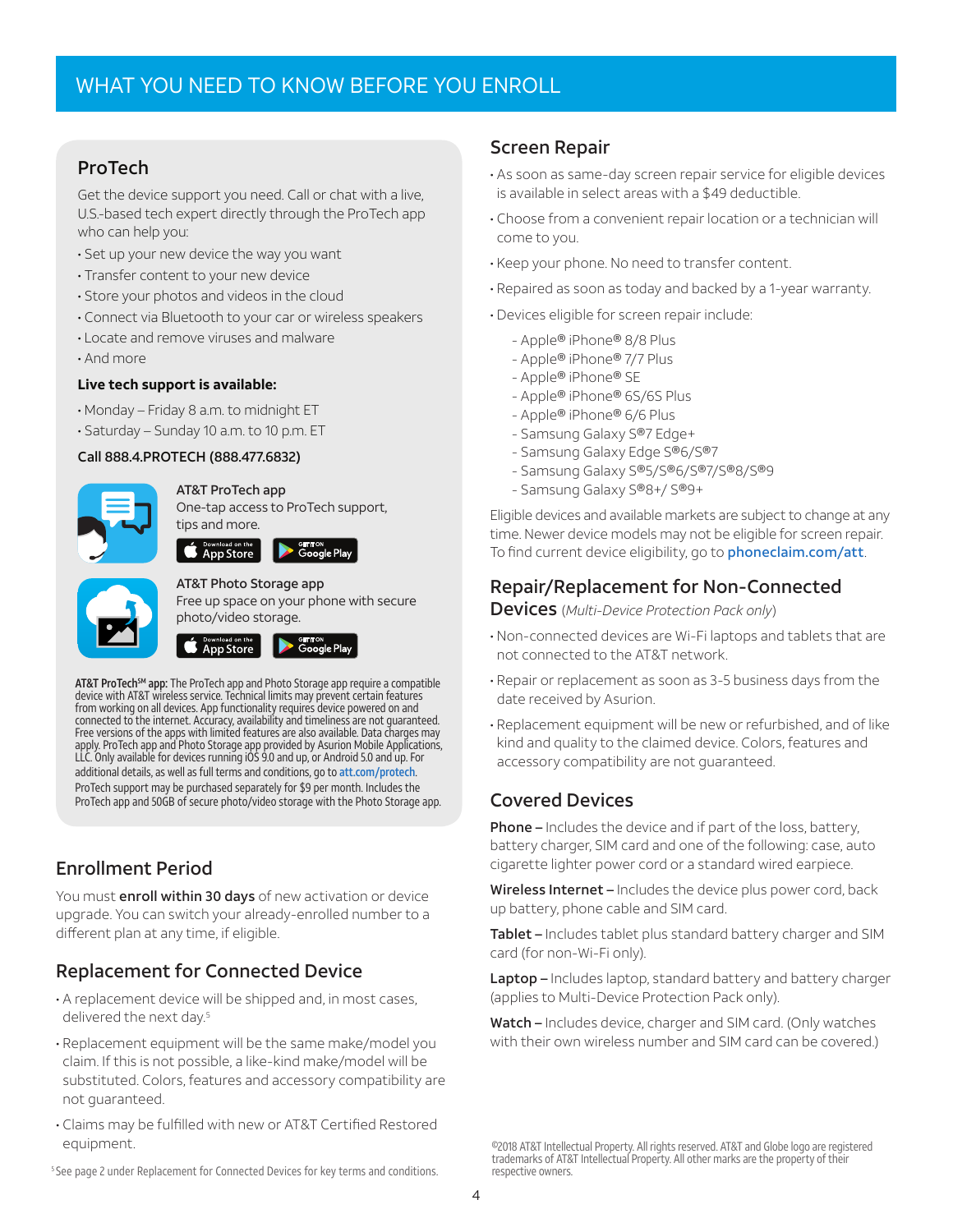#### Deductibles

A non-refundable deductible will be charged to your wireless bill following each approved claim. Deductible amounts vary by tier as determined by device model.

| Partial list of devices covered by tier |                                              |                                                                                                                                                                                                                                                      |  |  |  |  |
|-----------------------------------------|----------------------------------------------|------------------------------------------------------------------------------------------------------------------------------------------------------------------------------------------------------------------------------------------------------|--|--|--|--|
| <b>Deductible</b><br><b>Tier</b>        | Standard<br>Replacement<br><b>Deductible</b> | <b>Device</b>                                                                                                                                                                                                                                        |  |  |  |  |
| А                                       | \$25                                         | LG K20<br>Samsung Galaxy J3                                                                                                                                                                                                                          |  |  |  |  |
| B                                       | \$75                                         | AT&T Primetime™<br>Samsung Galaxy J7                                                                                                                                                                                                                 |  |  |  |  |
| C                                       | \$150                                        | Apple iPhone 5/5C/5S/SE<br>Apple Watch Series 3 GPS + Cellular, Aluminum<br>Case, All Bands<br>LG Watch Sport<br>Samsung Gear S3 Classic<br>Bring Your Own Device (a non-AT&T make/model)                                                            |  |  |  |  |
| D                                       | \$225                                        | Apple iPhone 6/6 Plus/6S/6S Plus/7/8<br>Apple iPhone 7 Plus 32GB & 128GB<br>Apple iPhone 8 Plus 64GB<br>Apple Watch Series 3 GPS + Cellular, Stainless Steel<br>Case, Sport Bands<br>Samsung Galaxy S8/S8+/S8 Active/S9/S9+<br>Samsung Galaxy Note 8 |  |  |  |  |
| E                                       | \$299                                        | Apple iPhone 7 Plus 256GB<br>Apple iPhone 8 Plus 256GB<br>Apple iPhone X<br>Apple Watch Series 3 GPS + Cellular, Ceramic Case,<br>All Bands<br>Apple Watch Series 3 GPS + Cellular, Stainless Steel<br>Case, Hermes Bands                            |  |  |  |  |

*iPhone and iPad are registered trademarks of Apple Inc.* 

For a complete list of devices and deductibles, go to:

- Multi-Device Protection Pack: phoneclaim.com/att/mdppdeductibletiers
- Mobile Protection Pack and Mobile Insurance: phoneclaim.com/att/mimppdeductibletiers

Devices may be moved to a different deductible tier during your enrollment and these changes are regularly updated online.

#### Declining Deductibles

Save on the standard deductible for any insured device. Continuously-enrolled customers who:

- Go claim free for 6-12 consecutive months, save 25%.
- Go claim free for twelve consecutive months or more, save 50%.

Declining deductibles are not applicable to the screen repair of connected devices and the screen repair of a connected device does not impact your declining deductible eligibility.

|        | <b>Standard</b>                       | <b>Declining Deductibles</b> |                        |  |
|--------|---------------------------------------|------------------------------|------------------------|--|
|        | Standard<br>Replacement<br>Deductible | $6$ months <sup>6</sup>      | 12 months <sup>6</sup> |  |
| Tier A | \$25                                  | \$18                         | \$12                   |  |
| Tier B | \$75                                  | \$56                         | \$37                   |  |
| Tier C | \$150                                 | \$112                        | \$75                   |  |
| Tier D | \$225                                 | \$168                        | \$112                  |  |
| Tier E | \$299                                 | \$224                        | \$149                  |  |

## If You Bring Your Own Device

When you activate your own device on the AT&T network, it may be eligible for device protection.

- You have 30 days to enroll from the date you activated AT&T wireless service.
- The device must be in good working condition.
- If your device make/model is or has been sold by AT&T, the applicable deductible applies (based on the Deductible Tier Schedule). For a non-AT&T device make/model, Deductible Tier C applies.

Replacement options may vary by applicable deductible tiers. Not all devices are eligible.

#### Cancellation Policy

You may cancel your optional insurance coverage at any time.

#### Agreement to Terms and Conditions

You agree to Terms and Conditions, including the Coverage Certificate, when you enroll. Your sales representative can print them at your request or you can review them at att.com/protectioncenter by selecting Terms and Conditions at the bottom of the page.

Complete Terms and Conditions, including the Coverage Certificate, will also be sent to you once your mobile number is enrolled. AT&T program information and legal notices will be sent via email. If an email address is not provided, the information will be mailed.

#### Insurance is Optional

AT&T Mobile Insurance and AT&T Multi-Device Insurance are optional insurance coverages that you are not required to purchase. Program enrollment and replacement authorization shall be at the sole discretion of Continental Casualty Company, a CNA member company; Asurion, the plan administrator; or any other authorized representative of CNA in accordance with the terms of the Coverage Certificate and applicable law.

<sup>6</sup> From the Date of Loss of your last approved claim.

 <sup>©2018</sup> AT&T Intellectual Property. All rights reserved. AT&T and Globe logo are registered trademarks of AT&T Intellectual Property. All other marks are the property of their respective owners.